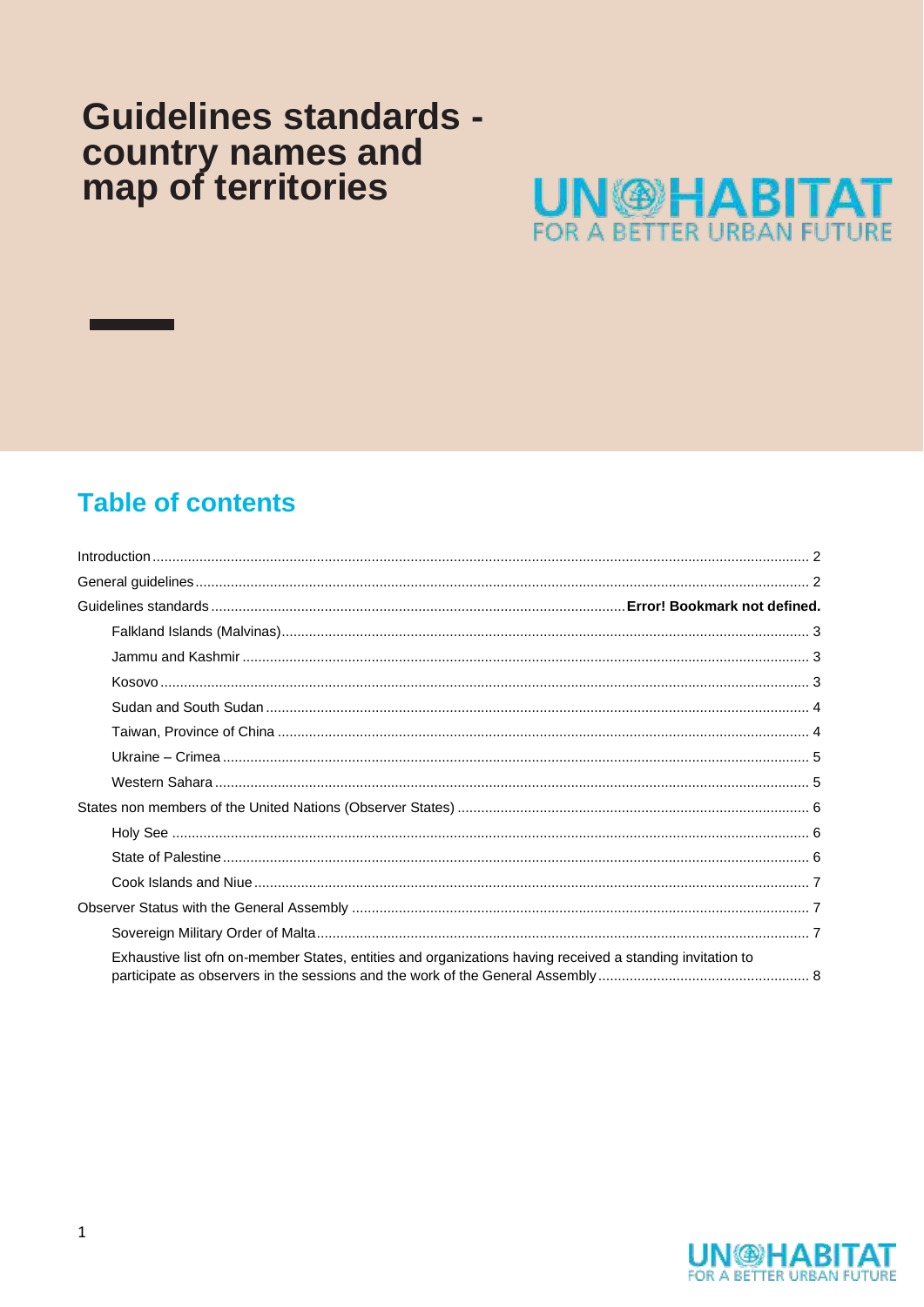# <span id="page-1-0"></span>**Introduction**

This document provides general guidance to all UN-Habitat personnel on how to follow the United Nations guidelines standards when it comes to country names and map of territories. It lists one of the main instances of known disputes between UN recognized sovereign states and for each of them identifies three features to be the main ones of concern: **(i)** Short background and legislative reference **(ii)** Footnote/reference **(iii)** Map.

It also provides guidance on how to refer to States non members of the United Nations and to the Permanent Observers to the General Assembly.

# <span id="page-1-1"></span>**General guidelines**

- (i) The production and publication of maps within the United Nations is regulated by Administrative Instructions "Regulations for the Control and Limitation of Documentation – Guidelines for the Publication of Maps" of 20 January 1997 (ST/AI/189/Add.25/Rev.1).
- (ii) All UN-HABITAT maps should be consistent with UN maps as they appear on the UN Cartographic websites: <https://www.un.org/geospatial/mapsgeo/generalmaps>
- (iii) The maps should carry a disclaimer to the effect that:

"The designations employed and the presentation of material on this map do not imply the expression of any opinion whatsoever on the part of the Secretariat of the United Nations concerning the legal status of any country, territory, city or area or of its authorities or concerning the delimitation of its frontiers or boundaries."

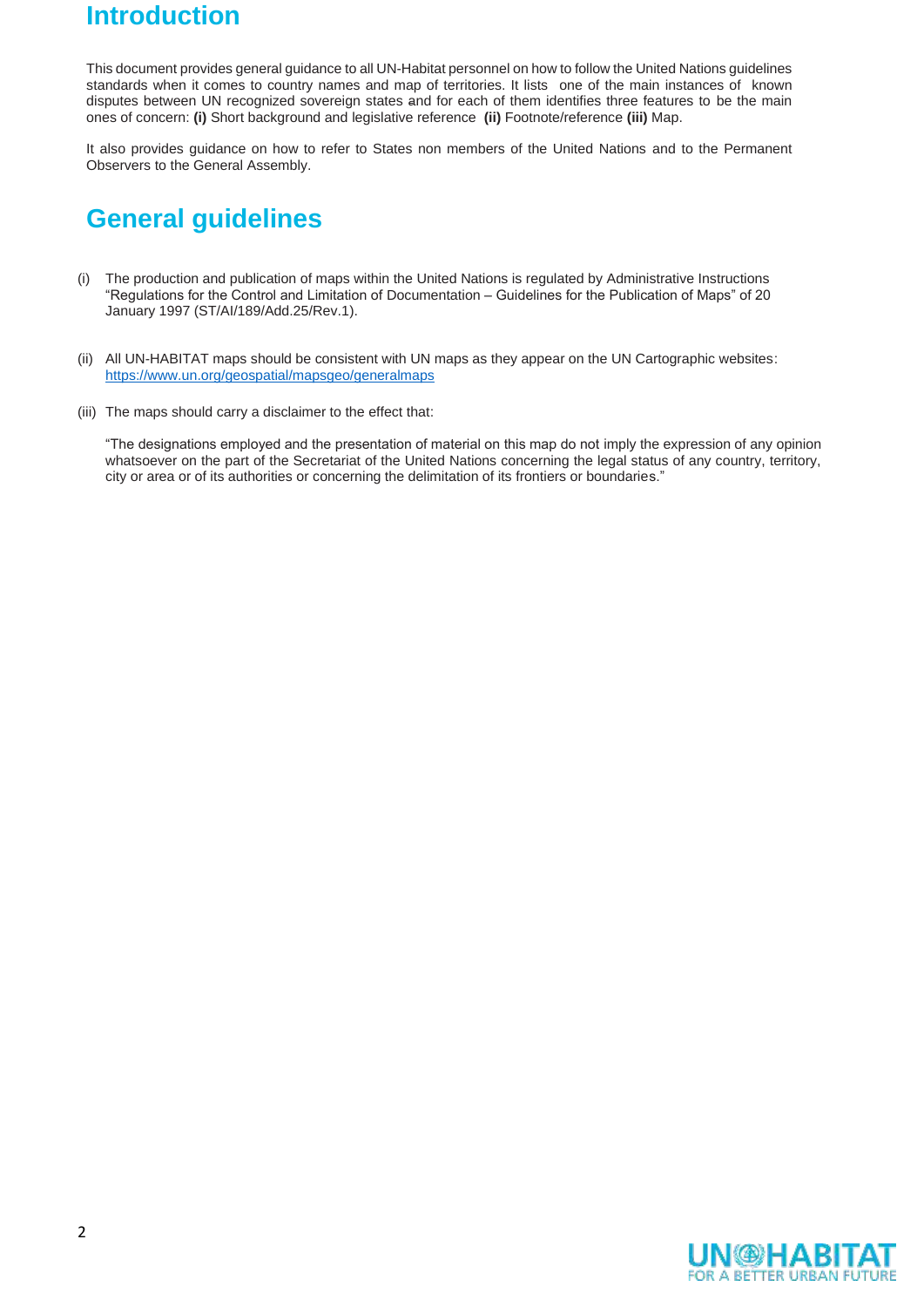# **Guidelines**

### **Falkland Islands (Malvinas)**

#### **Short background**

<span id="page-2-0"></span>The Falkland Islands (Malvinas) has been on the United Nations list of Non-Self-Governing Territories since 1946. Under [Chapter XI of the Charter of the United Nations,](http://www.un.org/en/sections/un-charter/chapter-xi/index.html) the Non-Self-Governing Territories are defined as "territories whose people have not yet attained a full measure of self-government". At the 25th meeting of the Fourth Committee in the 1st session of the General Assembly, held on 6 December 1946, the delegation of Argentina made a reservation to the effect that the Argentine government did not recognize British sovereignty in the Falkland Islands (Malvinas). The delegation of the United Kingdom made a parallel reservation, not recognizing Argentine sovereignty in these islands. The United Nations recognizes the United Kingdom of Great Britain and Northern Ireland as the administering power of Falkland Islands.

#### **Footnote**

"A dispute exists between the Governments of Argentina and the United Kingdom of Great Britain and Northern Ireland concerning sovereignty over the Falkland Islands (Malvinas)".

#### **Map**

https: [https://www.un.org/geospatial/content/non-self-governing-territories-en//www.un.org/geospatial/content/map](https://www.un.org/geospatial/content/map-world)[world](https://www.un.org/geospatial/content/map-world) <https://www.un.org/Depts/Cartographic/map/profile/world00.pdf>

### **Jammu and Kashmir**

#### **Short background**

<span id="page-2-1"></span>It is a region administered by India as a [union territory](https://en.wikipedia.org/wiki/Union_territory) and consists of the southern portion of the larger [Kashmir](https://en.wikipedia.org/wiki/Kashmir) region, which has been the subject of a dispute between India and Pakistan since 1947, and between India and China since 1962. The Security Council attempted to play a role in the mediation at the inception of the conflict. However, its recommendations and attempts at mediation failed to bring about permanent resolution. Security Council Resolution 47 dated April 1948 still remains the Security Council's outlined structure for a recommended permanent solution.

#### **Footnote**

"Dotted line represents approximately the Line of Control in Jammu and Kashmir agreed upon by India and Pakistan. The final status of Jammu and Kashmir has not yet been agreed upon by the parties."

#### **Map**

<https://www.un.org/geospatial/content/south-asia>

### <span id="page-2-2"></span>**Kosovo**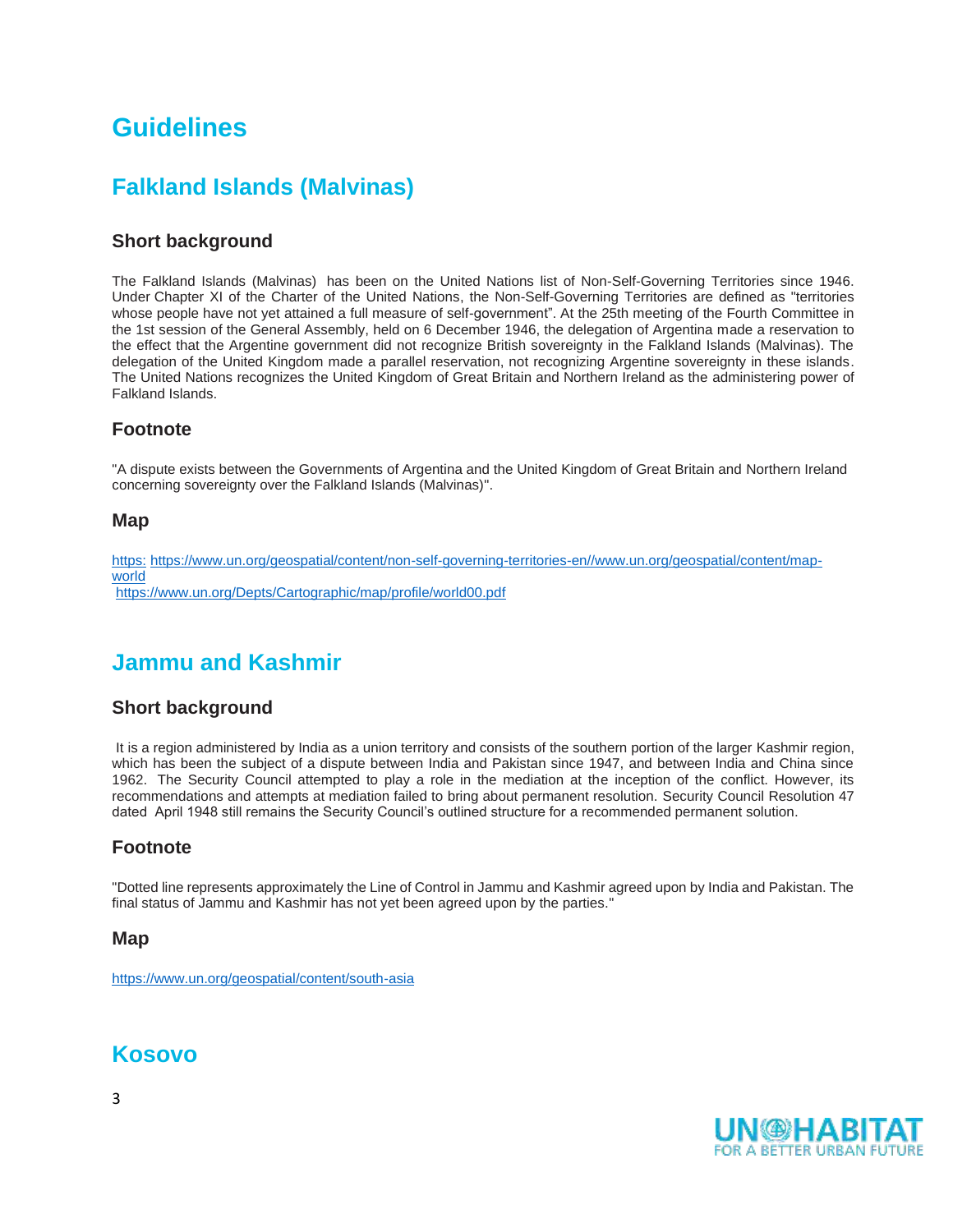#### **Short background**

Security Council Resolution 1244 of 1999 provides a framework for the resolution of the conflict in Kosovo by authorizing the deployment of an international civilian and military presence that would provide an international transitional administration and security presence that would oversee the return of refugees and the withdrawal of military forces from Kosovo.

The resolution also states that the international civilian presence will facilitate a political process to determine the future status of Kosovo, and regards Kosovo as a territory.

#### **Footnote**

"Any reference to Kosovo in United Nations documents and United Nations websites, whether to the territory, institutions or population, is to be understood in full compliance with Security Council resolution 1244 (1999) and without prejudice to the status of Kosovo. Kosovo is therefore not listed as a country".

#### **Map**

<https://www.un.org/geospatial/content/kosovo-region-0>

# **Sudan and South Sudan**

#### <span id="page-3-0"></span>**Short background**

Resolution 1999 (2011) adopted by the Security Council at its 6582nd meeting on 13 July 2011 recommended to the General Assembly that the Republic of South Sudan be admitted to membership in the United Nations. General Assembly Resolution A/RES/65/308 dated 14 July 2011 admitted the Republic of South Sudan to membership in the United Nations. Several border disputes with Sudan continue to strain ties. The main row is over border region of Abyei, where a referendum for the residents to decide whether to join south or north has been delayed over voter eligibility. Another border conflict zone is the Nuba Mountains region of Sudan's South Kordofan state, where violence continues.

#### **Footnote**

"The boundaries and names shown and the designations used on this map do not imply official endorsement or acceptance by the United Nations. Final boundary between the Republic of Sudan and the Republic of South Sudan has not yet been determined. Final status of the Abyei area is not yet determined."

#### **Map**

<https://www.un.org/Depts/Cartographic/map/profile/world00.pdf> <https://www.un.org/geospatial/content/sudan-0>

# <span id="page-3-1"></span>**Taiwan, Province of China**

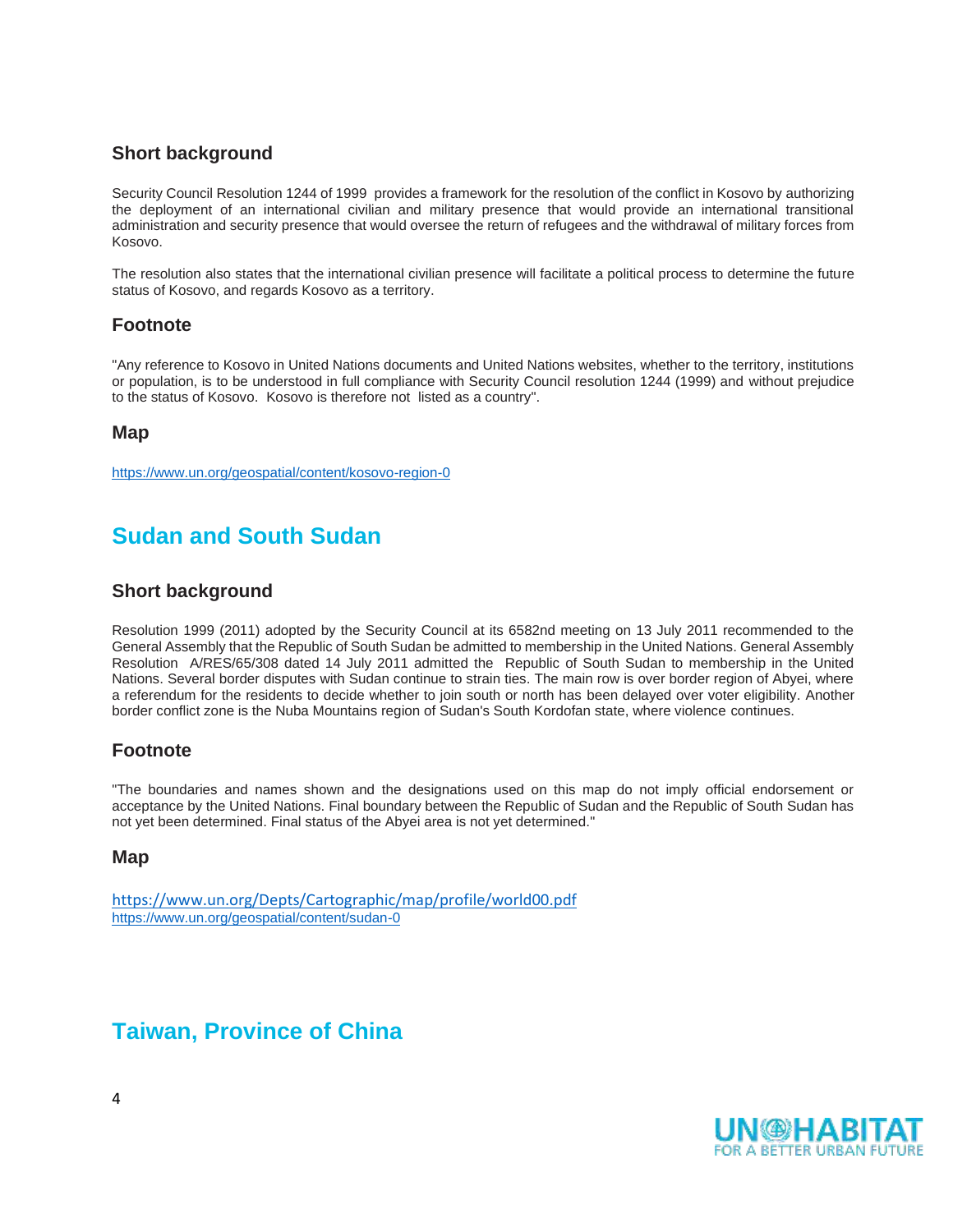#### **Short background**

The question of "Taiwan" in the United Nations is regulated by General Assembly resolution 2758 (XXVI) of 25 October 1971 [ . . . ], entitled, "Restoration of the lawful rights of the People's Republic of China in the United Nations". By that resolution, the General Assembly decided to recognize "the representatives of the Government of the People's Republic of China [as] the only lawful representatives of China to the United Nations" and "to restore all its rights to the People's Republic of China and to recognize the representatives of its Government as the only legitimate representatives of China to the United Nations." Since the adoption of that resolution the United Nations considers "Taiwan" as a province of China with no separate status, and the Secretariat strictly abides by this decision in the exercise of its responsibilities.

#### **Reference / Footnote**

Reference by the United Nations to "Taiwan" should read "Taiwan, Province of China and the following explanatory footnote can be added :"The designation employed do not imply the expression of any opinion whatsoever on the part of the Secretariat of the United Nations concerning the legal status of any country, territory or area, or of its authorities"

#### **Map**

<https://reliefweb.int/map/china/national-reference-map-china>

# **Ukraine – Crimea**

#### **Short background**

<span id="page-4-0"></span>Resolution A/RES/68/262 entitled "Territorial Integrity of Ukraine" was adopted by the General Assembly on 27 March 2014. The relevant operative paragraphs of the resolution with respect to the status of Crimea are as follows: OP 1" "The General Assembly... affirms its commitment to the sovereignty, political independence, unity and territorial integrity of Ukraine within its internationally recognized borders"; OP 5: "The General Assembly... underscores that the referendum held on 16 March 2014, having no validity, cannot form the basis for any alteration of the status of the Autonomous Republic of Crimea or of the city of Sevastopol"; OP 6: "The General Assembly calls upon all States, international organizations and specialized agencies not to recognize any alteration of the status of the Autonomous Republic of Crimea and the city of Sevastopol on the basis of the above-mentioned referendum and to refrain from any action or dealing that might be interpreted as recognizing any such altered status."

#### **Reference**

The United Nations proceed on the basis that the "Autonomous Republic of Crimea" and the "city of Sevastopol" remain a part of Ukraine. Hence The correct term to be used in United Nations documents for this territory be "Crimea" or "the Autonomous Republic of Crimea".

#### **Map**

<https://www.un.org/geospatial/content/ukraine>

### **Western Sahara**

#### <span id="page-4-1"></span>**Short background**

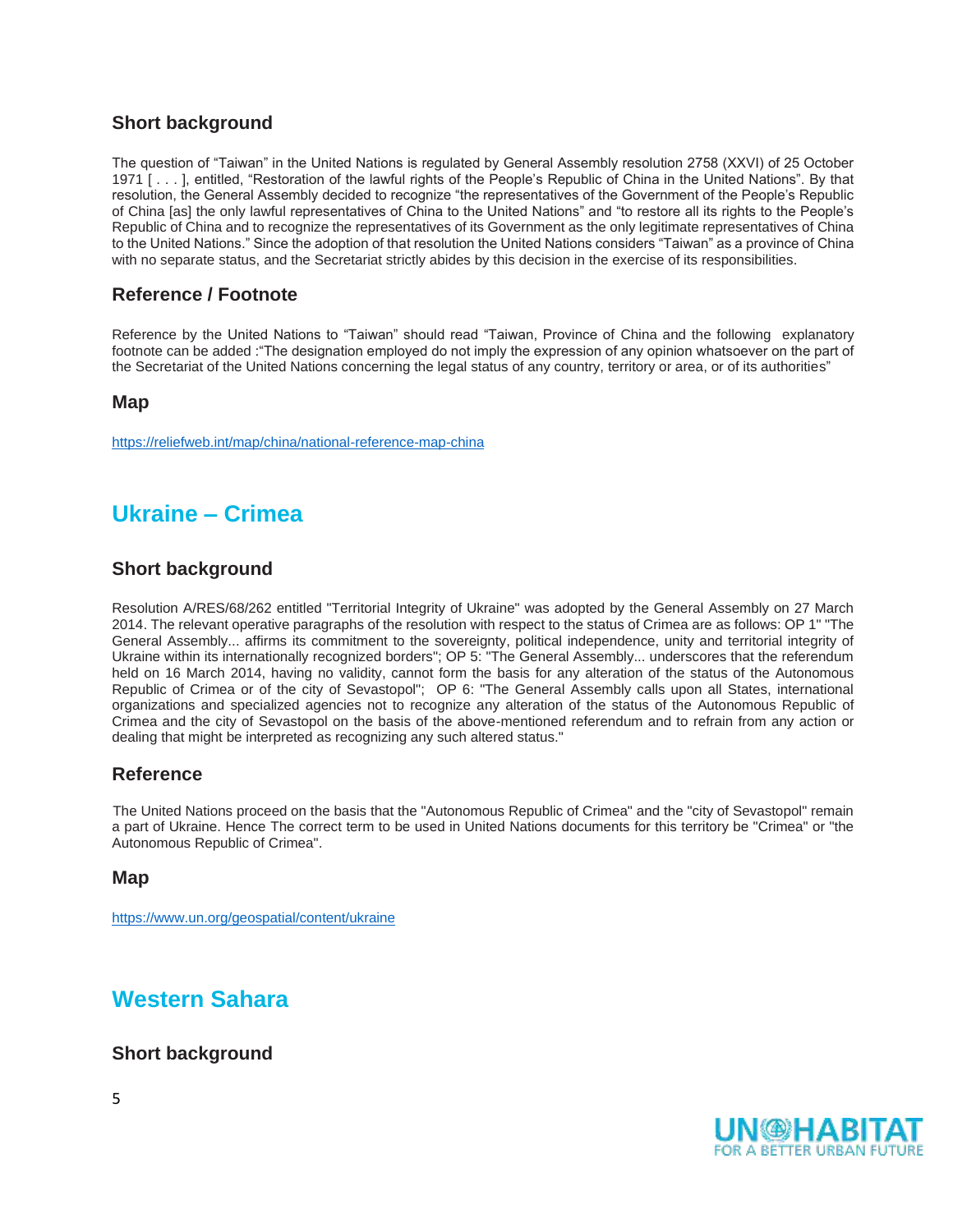[Western Sahara](https://en.wikipedia.org/wiki/Western_Sahara) is a [disputed territory](https://en.wikipedia.org/wiki/Territorial_dispute) claimed by both the Kingdom of [Morocco](https://en.wikipedia.org/wiki/Morocco) and the Popular Front for the Liberation of the [Saguia el Hamra and Rio de Oro \(Polisario Front\),](https://en.wikipedia.org/wiki/Polisario_Front) which is an independence movement based in [Algeria.](https://en.wikipedia.org/wiki/Algeria) It is listed by the United Nations as a non[-decolonized](https://en.wikipedia.org/wiki/Decolonized) territory and is thus included in the [United Nations list of Non-Self-Governing](https://en.wikipedia.org/wiki/United_Nations_list_of_Non-Self-Governing_Territories)  [Territories.](https://en.wikipedia.org/wiki/United_Nations_list_of_Non-Self-Governing_Territories) Under [Chapter XI of the Charter of the United Nations,](http://www.un.org/en/sections/un-charter/chapter-xi/index.html) the Non-Self-Governing Territories are defined as "territories whose people have not yet attained a full measure of self-government".

#### **Footnote**

"The boundaries and names shown and the designations used on this map do not imply official endorsement or acceptance by the United Nations."

#### **Map**

<https://www.un.org/dppa/decolonization/en/nsgt/western-sahara>

# **States non members of the United Nations (Observer States)**

<span id="page-5-0"></span>Observers States are States non members of the United Nations but are recognized by the United Nations as countries a with a national government and as such have the capacity to participate in the sessions and work of the General Assembly and its subsidiary bodies and have the capacity to submit national reports.

#### **Holy See**

#### **Short background**

<span id="page-5-1"></span>General Assembly Resolution A/58/314 dated 16 July 2004 acknowledged that the Holy See, in its capacity as an Observer State, shall be accorded the rights and privileges of participation in the sessions and work of the General Assembly and the international conferences convened under the auspices of the Assembly or other organs of the United Nations, as well as in United Nations conferences.

#### **Reference**

Permanent Observer State

#### **Map**

<https://www.un.org/Depts/Cartographic/map/profile/world.pdf> <https://www.un.org/geospatial/content/central-and-eastern-europe>

#### **State of Palestine**

#### **Short background**

<span id="page-5-2"></span>On 29 November 2012, the General Assembly passed resolution 67/19. In operative paragraph 2 of that resolution, the General Assembly decided to: "…accord to Palestine non-member observer State status in the United Nations, without

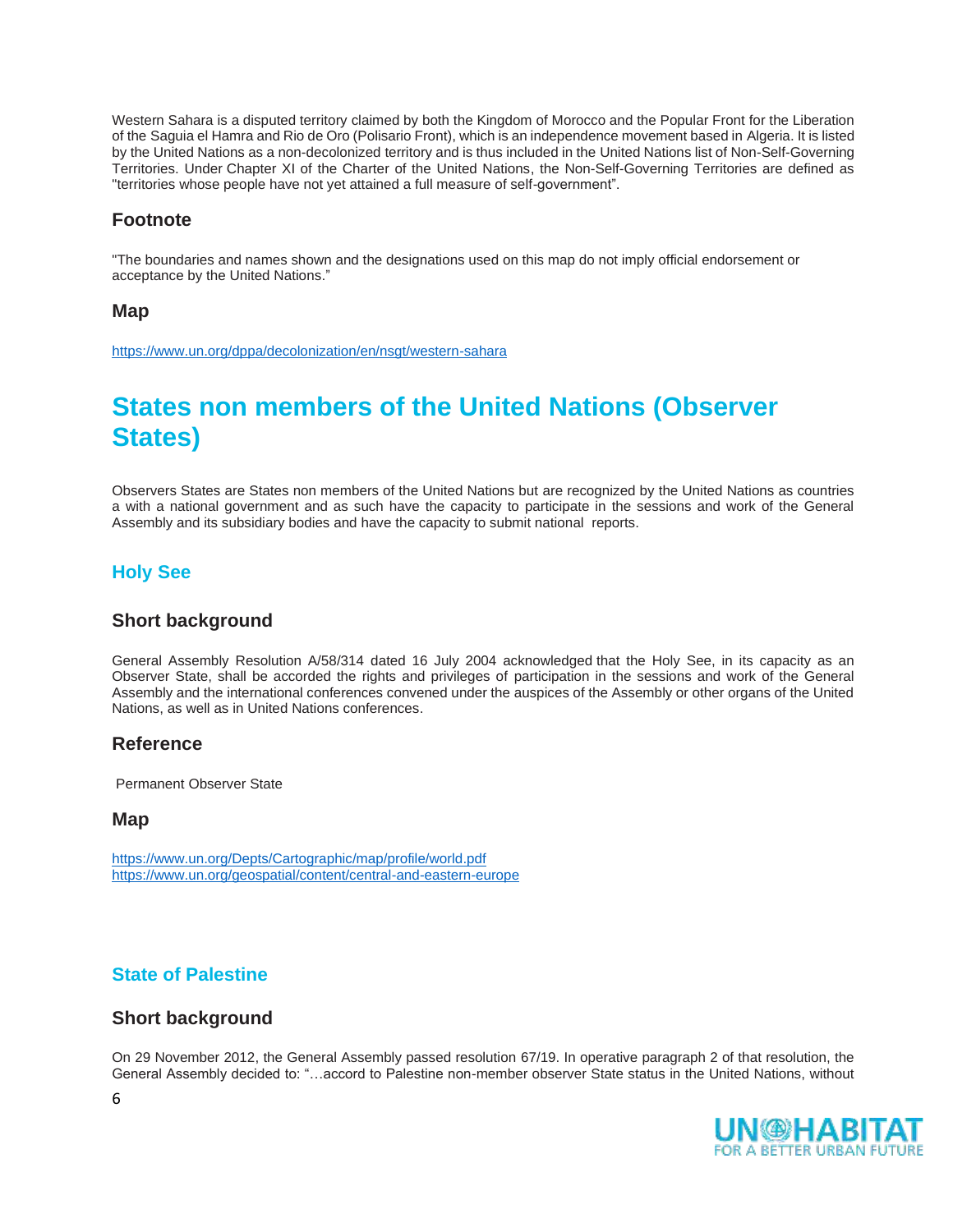prejudice to the acquired rights, privileges and role of the Palestine Liberation Organization in the United Nations as the representative of the Palestinian people, in accordance with the relevant resolutions and practice".

Palestine has thefore been accorded the status of a non-Member observer State by the General Assembly.

#### **Reference**

For United Nations purposes, Palestine may generally be referred to as a State or country; and its authorities may generally be identified as the Government of Palestine.

Palestine should be referred to as "State of Palestine" in all official documents of the United Nations and on nameplates to be used in all United Nations meetings.

This does not preclude the use of the term "Occupied Palestinian Territory, including East Jerusalem" since the General Assembly, after the adoption of resolution 67/19, has continued to use the term "Occupied Palestinian Territory, including East Jerusalem" to refer as a whole to the geographical area of the Palestinian territory occupied by Israel since 1967. The Secretariat should be guided by this practice and should not create its own new terminology, such as "Occupied State of Palestine" or "Occupied Palestinian State".

#### **Map**

In United Nations maps it is usually referred to as the West Bank and Gaza. Any depiction of the territory of the State of Palestine is very sensitive.

<https://www.un.org/geospatial/content/israel>

#### **Cook Islands and Niue**

#### **Short background**

<span id="page-6-0"></span>Cook Islands and Niue are States are recognized by the General Assembly as self-governing territories in free association with New Zealand. Under [Chapter XI of the Charter of the United Nations,](http://www.un.org/en/sections/un-charter/chapter-xi/index.html) the Non-Self-Governing Territories are defined as "territories whose people have not yet attained a full measure of self-government". Cooks Island and Niue are not members of the United Nations but are members of [specialized agencies of the UN](https://en.wikipedia.org/wiki/List_of_specialized_agencies_of_the_United_Nations) such as WHO and UNESCO and the Secretary-General, as depositary of multilateral treaties, recognized the full treaty-making capacity of the Cook Islands in 1992 and of Niue in 1994. They have since become parties to a number of international treaties, such as the [United](https://en.wikipedia.org/wiki/United_Nations_Framework_Convention_on_Climate_Change)  [Nations Framework Convention on Climate Change](https://en.wikipedia.org/wiki/United_Nations_Framework_Convention_on_Climate_Change) and the [United Nations Convention on the Law of the Sea.](https://en.wikipedia.org/wiki/United_Nations_Convention_on_the_Law_of_the_Sea)

#### **Reference**

States not members of the United Nations

#### **Map**

<https://www.un.org/Depts/Cartographic/map/profile/world.pdf> **Observer Status with the General Assembly** 

#### <span id="page-6-1"></span>**Sovereign Military Order of Malta**

#### <span id="page-6-2"></span>**Short background**